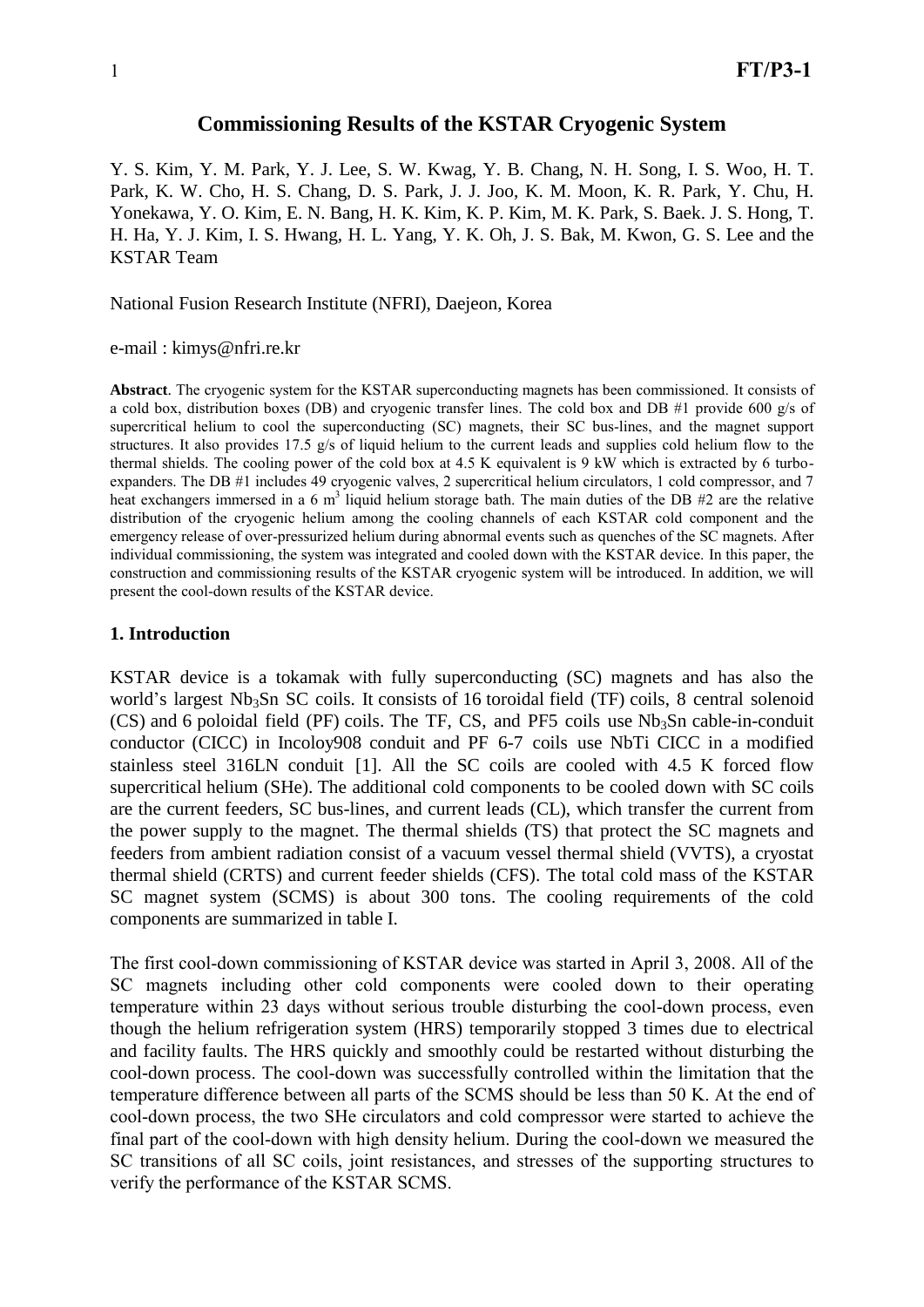| Cold component   | <b>Coolant</b>                             |  |
|------------------|--------------------------------------------|--|
| $TF / PF$ magnet | each 300 g/s of SHe at $4.5$ K, $5.5$ bar  |  |
| SC Bus-line      | 40 g/s $\sim$ 80 g/s SHe at 4.5 K, 3.5 bar |  |
| Thermal shield   | 140 g/s $\sim$ 280 g/s GHe at 55 K, 18 bar |  |
| Current lead     | 17.5 g/s LHe at 4.5 K, 1.3 bar,            |  |



*FIG. 1. KSTAR helium refrigeration system with 9kW @ 4.5 K*

## **2. Cryogenic System**

### **2.1. Helium Refrigeration System (HRS)**

Figure 1 shows the KSTAR HRS, which was commissioned and tested at full capacity in all the operating modes with a dummy load in Mar. 2008. The HRS consists of a warm compressor station (WCS) with oil removal system (ORS), cold box (CB), primary helium distribution box (DB), and gas management system including helium storage, and a liquid nitrogen (LN2) storage and vaporizer unit. The main specifications of the HRS are summarized in table II. The total exergetic equivalent cooling power of the HRS at 4.5 K turned out to be 9.54 kW, roughly 6 % higher than the supplier guaranteed design value of 9 kW which is close to the 5 % design margin [2]. The CB is equipped with 6 ALDTA model TC4-500 and TC5-500 oil-free static gas bearing turbo expanders, 11 plate-fin type aluminum heat exchangers (HX's), double-bed 80 K adsorbers, and single-bed 20 K adsorbers.

The actual thermal loads on the KSTAR SCMS and current feeding system are strongly time dependent and exhibit large peak values. However, the operation scheme of the HRS is based on the daily average thermal load of the SCMS [3]. In the KSTAR baseline reference scenario, the plasma shot time is only 70 sec and pulse repetition time is 1200 sec. During a plasma shot, 14 PF coils are pulsed to their maximum current and the plasma current rises up to 2 MA. In order to absorb the peak value of thermal load during the shot we installed a thermal damper system inside the DB, which includes a 6 m<sup>3</sup> LHe bath, two 300 g/s SHe circulators, a cold compressor for decreasing the temperature of the LHe bath down to 4.3 K, and 6 heat exchangers. The high efficiency SHe circulator, which has IHI corporation foil type dynamic gas bearings, pressurizes the SHe to 6.5 bar and deposits the acquired heat from the SCMS via a heat exchanger into the LHe of the thermal damper. Fig. 2 shows the thermal damper configuration of the TF coil cooling loop.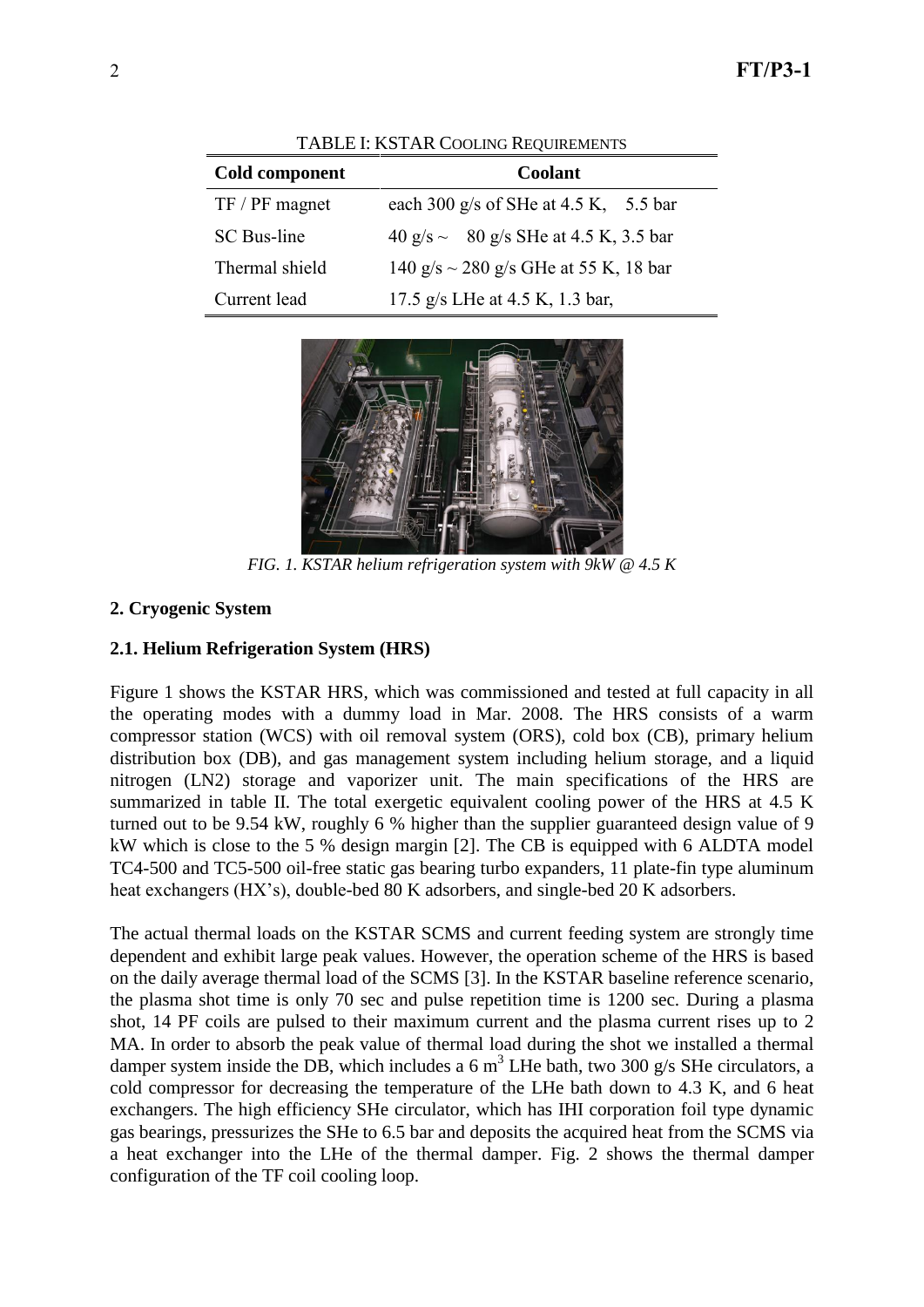| TABLE II SPECIFICATION OF THE KSTAR HRS |                                                             |  |  |  |
|-----------------------------------------|-------------------------------------------------------------|--|--|--|
| <b>System</b>                           | <b>Features</b>                                             |  |  |  |
| Cold Box                                | Design Capacity : $9 \text{ kW}$ at 4.5 K                   |  |  |  |
|                                         | Turbines : 6 oil-free static gas bearing                    |  |  |  |
|                                         | Heat exchanger : 11 aluminum fin plate                      |  |  |  |
|                                         | Adsorber: double bed at 80 K and single bed at 20 K         |  |  |  |
| <b>Distribution Box</b>                 | Thermal damper: 6,000 liter with 7 heat exchanger           |  |  |  |
|                                         | SHe circulator: each 300 $g/s$ for TF and PF magnet         |  |  |  |
|                                         | Cold compressor : max. $310 \text{ g/s}$ , 4.3 K at 1.1 bar |  |  |  |
| Compressor                              | Type : two stage oil flood screw compressor                 |  |  |  |
|                                         | Total flow rate : $1,040$ g/s at 22 bar                     |  |  |  |
|                                         | $ORS: three stage, oil content < 10$ ppbw                   |  |  |  |
|                                         | Recovery compressor : 32 g/s at 25 bar                      |  |  |  |
| Purifier                                | Capacity : $32 \frac{\text{g}}{\text{s}}$ at 22 bar         |  |  |  |
|                                         | Purity : $< 1$ ppm                                          |  |  |  |

#### **2.2. Helium Distribution System (HDS)**

The main duties of the KSTAR HDS are the redistribution of the mass flow proper to operate the SCMS and the emergency release of over pressurized helium during abnormal events such as quenches of SC coils. For the redistribution of helium mass flow the HDS includes five separate cooling loops, which are respectively dedicated to the TF coils and structure, PF coils, SC bus-lines, current lead systems, and thermal shields. The HDS consist of 24 cryogenic control valves, 21 safety valves including 4 quench valves, and 5 cryogenic transfer lines (CTL) [4]. Each CTL consists of multi internal piping with a maximum of 25 lines and has been categorized in such a way as to optimize the helium line routing inside the cryostat. The heat in-leak exergetic equivalent to 4.5 K of the HDS is designed to be less than 400 W.

The cooling loop of the TF coils and structure is shown in figure 2. A pressurized 300 g/s of SHe from the cryogenic circulator is supplied to 16 TF coils. The 4 cryogenic valves redistribute the mass flow in each of the TF coils, which are grouped in quadrants. The return helium from the TF coils is supplied to the TF structures after being cooled down to 4.5 K by heat exchanger 2 (HX2) with 4.3 K LHe in the thermal damper.



*FIG. 2. Cooling loop of the TF magnet system*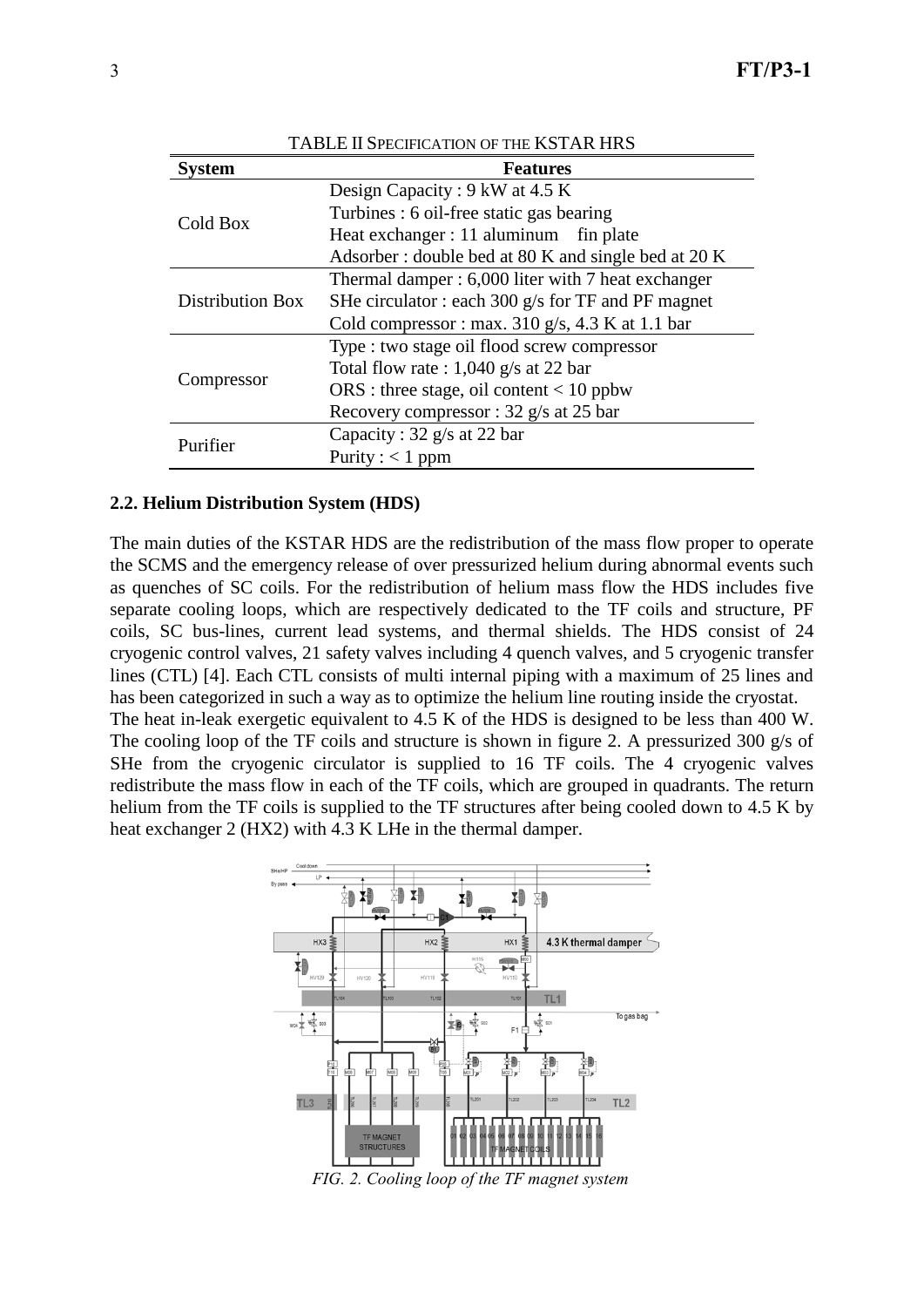On each supply and return line of the HDS quench and manual safety valves were installed to release the overpressure helium gas (GHe) at 20 bar. The PF coil cooling scheme is similar to that of the TF coil scheme but the SHe for the SC bus-line was designed to be directly supplied from the cold box because the required mass flow for the SC bus-line is neither so high nor so variable

### **3. Results of the Cool-down**

#### **3.1. SC Coil Cleaning**

After final connection between helium facility and SCMS, coil cleaning at room temperature was performed in two steps. The first step was a pumping  $\&$  filling process, in which the insides of the CICC and helium tubes were pumped out to be below 0.3 mbar by roots pump and pure helium was filled up to 8 bar. Then the coil was flushed by process pure helium gas supplied from the WCS until the impurity level of the outlet gas was less than 10 ppm. During the coil flushing process, we could finally confirm the total helium leak from the all helium passages inside the cryostat and helium transfer lines by measuring the vacuum pressure and helium partial pressure,  $2.7 \times 10^{-6}$  mbar and  $2.2 \times 10^{-9}$  mbar, respectively

#### **3.2. Cool-down**

The cool-down was performed by manually controlling the inlet temperature from room temperature to around 5 K. As shown in figure 3, the gradual decreasing of inlet temperature is produced by mixing warm and cold GHe by using cool-down valves inside the CB. At the initial stage of cool-down, turbine #1, #2 and turbine #3 were turned on to lower the supply temperature to 260 K. Then the other turbines ( $#4 \sim #6$ ) were started in sequence after arriving at the proper temperature to operate them. Figure 4 shows the main temperatures recorded for the KSTAR first cool-down, which are in good agreement with the initial plan based on preliminary calculations. The temperature difference across the coils and structures was well within the allowable limit of 50 K. The highest temperature difference was observed at the outermost coil (PF6 and PF7) structure because of the local low thermal conduction. After the SCMS arrived at around 5 K, the two SHe circulators were turned on and the TF and PF coils were filled to their normal operating condition with 4.5 K SHe. As shown in figure 5, the flow rate of the coil was kept almost constant during cool-down, and then increased up to 300 g/s by the SHe circulator to achieve the normal operation condition below 5 K



*FIG. 3. Process flow diagram of the KSTAR cryogenic system*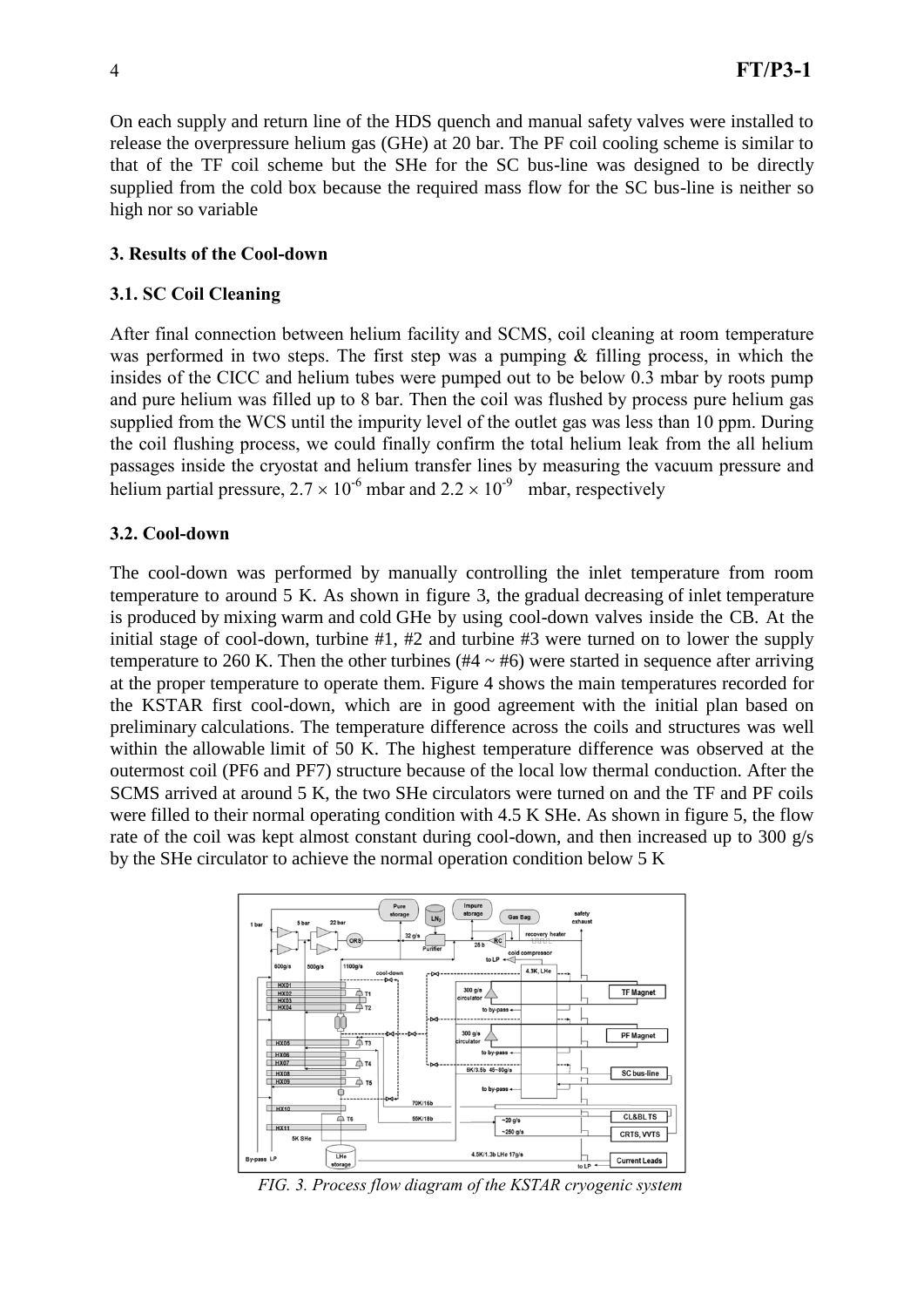The KSTAR thermal shields were designed to be cooled by 140 g/s  $\sim$  280 g/s GHe at 55 K and 18 bar via turbine #3 of CB without the LN2 pre-cooler. The temperature distribution of the shields is shown in figure 6. The CRTS temperature with multi-layer insulation (MLI) shield panels was in good agreement with the design value. However, the temperature distribution on the VVTS was higher than expected although the lowest GHe at 42 K was supplied to achieve as low as possible temperature of the VVTS. As a result, we think that the results were caused by the degradation of the emissivity of the VVTS, which has silver coated shield panels. In ITER, it is thought to be reasonable to have the magnet temperature during cool-down be less than that of the shield to avoid degradation of the emissivity of the thermal shields by possible water ice formation on their surfaces [5].

During cooling down the trends of the cryostat vacuum and partial pressure of residual gas are shown in figure 7. The cryostat pressure falls smoothly from  $2.7 \times 10^{-6}$  mbar to  $2.6 \times 10^{-8}$ mbar. Although the helium signal in the 230 K region abruptly increased an order of magnitude from  $10^{-10}$  mbar to  $10^{-9}$  mbar, it kept almost the same pressure level until cooled to the base temperature. This proves that the cryostat has no cold helium leak, at least at the level of the detector sensitivity. This result also indicates the high quality welding of the CICC and their joints, cooling tubes, electrical breakers, feed troughs, as well as good device assembling quality.



*Fig. 6. Temperature of the Thermal Shield FIG. 7 Cryostat vacuum during cool-down*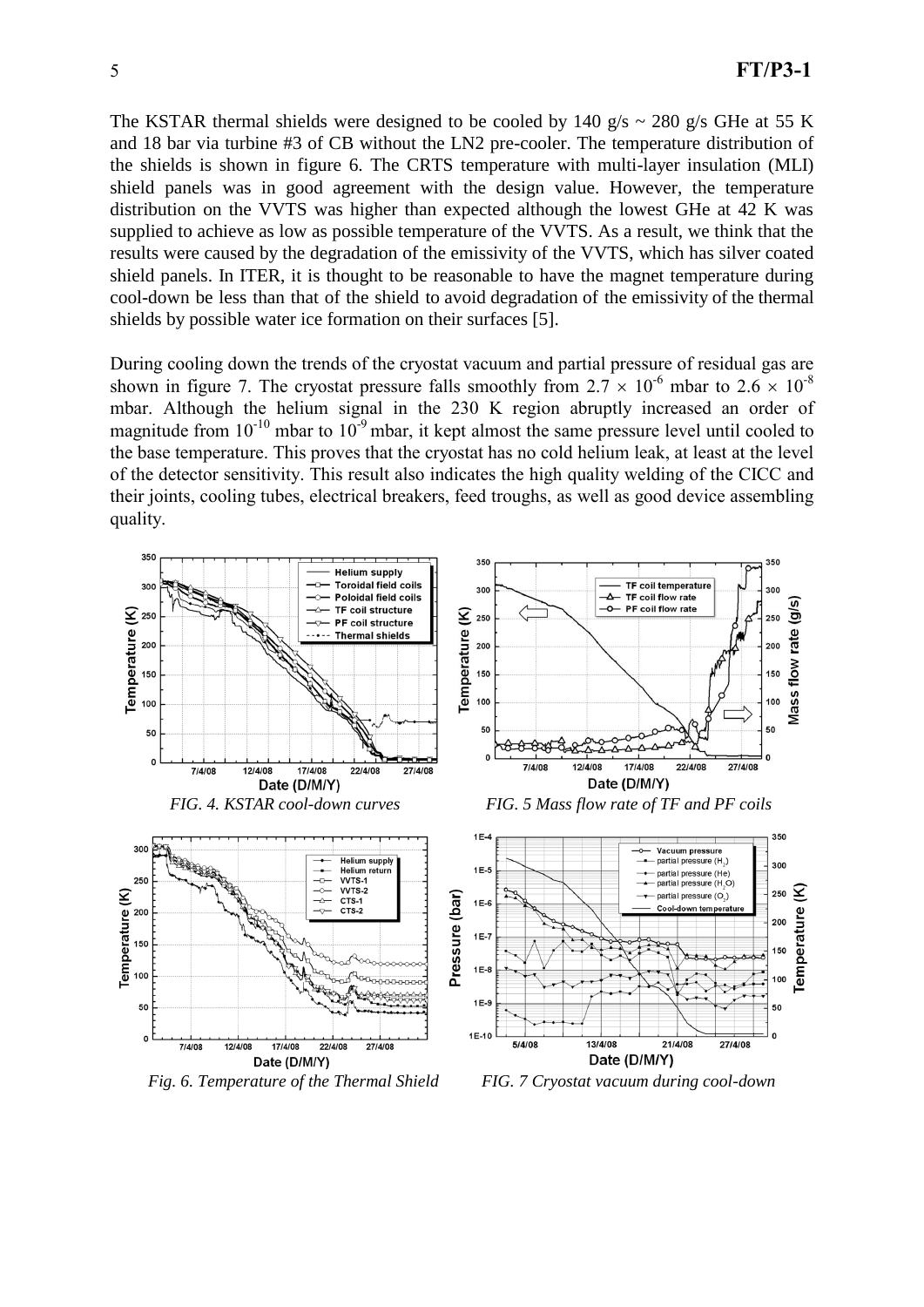#### **3.3. Mechanical Stress**

The support structures of the SC coils were instrumented with 239 strain gauges to monitor the structural stress behavior during cool-down. To eliminate the non-informative signals due to temperature and magnetic fields, the active and compensating gauges were connected in a half-bridge configuration, in which the non-informative signals were subtracted with a compensation gauge [6].

The stresses in the TF structures from the cool down itself are shown in figure 8. They were measured in the range of 60 MPa  $\sim$  82 MPa, which is just within 12.6 % of the maximum allowable stress. A maximum hoop stress of 93 MPa was observed at the lower outboard leg due to a relatively larger hoop stress because there are more constraint structures on the lower part, i.e. the gravity supports. On the other hand, tensile and compressive stresses were observed in the PF7 and PF6 structures, which were thought to have resulted from the relative difference of the thermal contraction between the TF structure and PF coils. Radial displacements of the toroidal ring from 293 K to 11 K were measured in the range of 7.66 mm  $\sim$  7.93 mm, which is comparable to the FEM analysis result as shown in figure 9. The maximum deviation of the segments is just 0.006 % as compared with the diameter of the ring, 5780 mm.

The KSTAR central solenoid (CS) was mechanically preloaded at room temperature. The achieved preload at room temperature was about 747 tons, which is 58 % of the required preload of 1300 tons estimated by numerical analysis. However, the reduced preload by cool down itself was about 146 tons. As a result the remaining preload of the CS structure after cool-down is about 600 tons. A similar result was also reported in a test of the ITER CSMC [7]. From the analysis, it can be concluded that compression at coil interfaces can locally disappear due to cool-down. However, this won't give severe structural impact to the CS coil system.



#### **3.4. SC Transition and Joint Resistance**

When the coil temperature reached 20 K, the transition into superconducting state of the Nb3Sn coils; 16 TF, and PF1-PF5 coils, was observed by directly measuring the coil voltage drop at a current of 100 A in the coils. The measured transition temperature of the 16 TF coils is shown in figure 10. After the temperature was reduced further below 10 K, the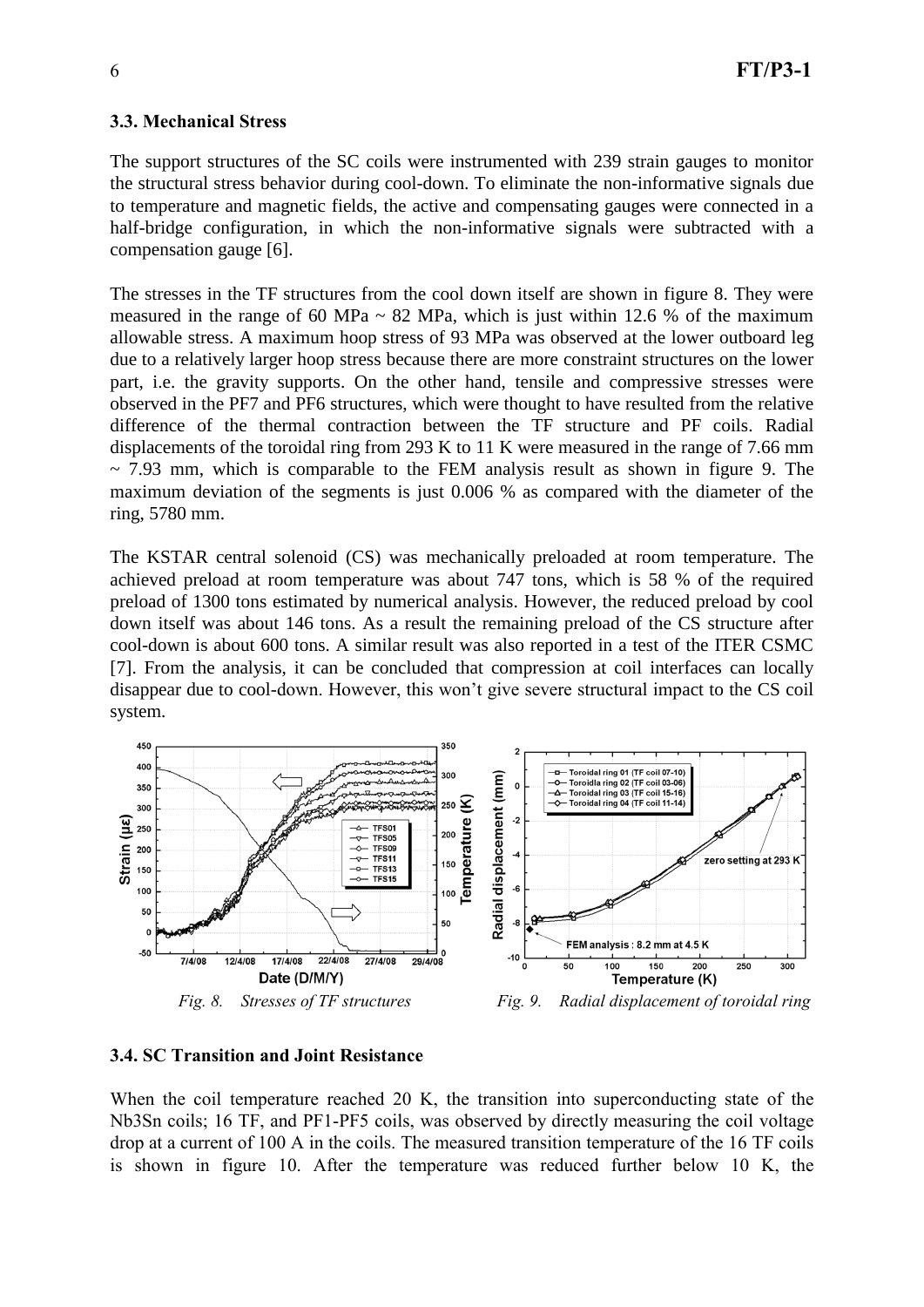superconducting state was registered by a direct resistance measurement in all coils, including NbTi PF6 and PF7, as well as in the TF coil links and all SC bus-lines.

Two types of joints were developed for the KSTAR SCMS and tested during an extensive R&D program; a lap joint for the coil termination and a SC bus-line and strand to strand (STS) joint for series connection between TF coils [8]. Results of joint resistance measurements are shown in table III. Most of the joints showed resistances less than 2 n $\Omega$ , comfortably below the design allowance of 5 n $\Omega$ .

| Coil            | No. of Lap joints<br>[EA] | <b>Total Resistance</b><br>[n $\Omega$ ] | <b>Average</b><br>resistance [n $\Omega$ ] |
|-----------------|---------------------------|------------------------------------------|--------------------------------------------|
| <b>TF</b>       | 6                         | 11.1                                     | 1.85                                       |
| PF1             | 7                         | 15.6                                     | 2.23                                       |
| P <sub>F2</sub> | 7                         | 11.1                                     | 1.59                                       |
| PF3             | 12                        | 20.3                                     | 1.69                                       |
| PF <sub>4</sub> | 12                        | 17.4                                     | 1.45                                       |
| PF <sub>5</sub> | 12                        | 25.2                                     | 2.1                                        |
| PF <sub>6</sub> | 14                        | 11.2                                     | 0.80                                       |
| PF7             | 8                         | 4.11                                     | 0.51                                       |

| <b>TABLE III LAP JOINT RESISTANCE</b> |
|---------------------------------------|
|                                       |

#### **3.5. Static Heat Loads**

The static heat loads of each cold component were analyzed during steady state operation without current charging on the SC coils. The heat load on the 4.5 K level was determined by measuring the mass flow rate in each SC coil and SC bus-line. The mass flow rate of the 50 K helium used to cool the thermal shield was also measured. Temperature sensors as well as pressure transducers were positioned along the coil part to measure the temperature profile and pressure across the coil to determine the pressure drop. The static heat loads at 4.5 K equivalent are listed in table IV. The measured heat load was almost the same as the design value, although heat load on the shield was higher than that of the design.

| <b>System</b>         | <b>Design Power</b><br>(kW@4.5K) | <b>Measured Power</b><br>(kW@4.5K) |
|-----------------------|----------------------------------|------------------------------------|
| Coil & SC Bus         | 1.37                             | 1.4                                |
| <b>Thermal Shield</b> | 0.8                              | 1.2                                |
| <b>Current Leads</b>  | 1.0                              | 0.5                                |
| <b>SHe Circulator</b> | 1.8                              | 1.8                                |
| Heat leaks in HDS     | 0.4                              | 0.3                                |
| Total                 | 5.37                             | 5.2                                |